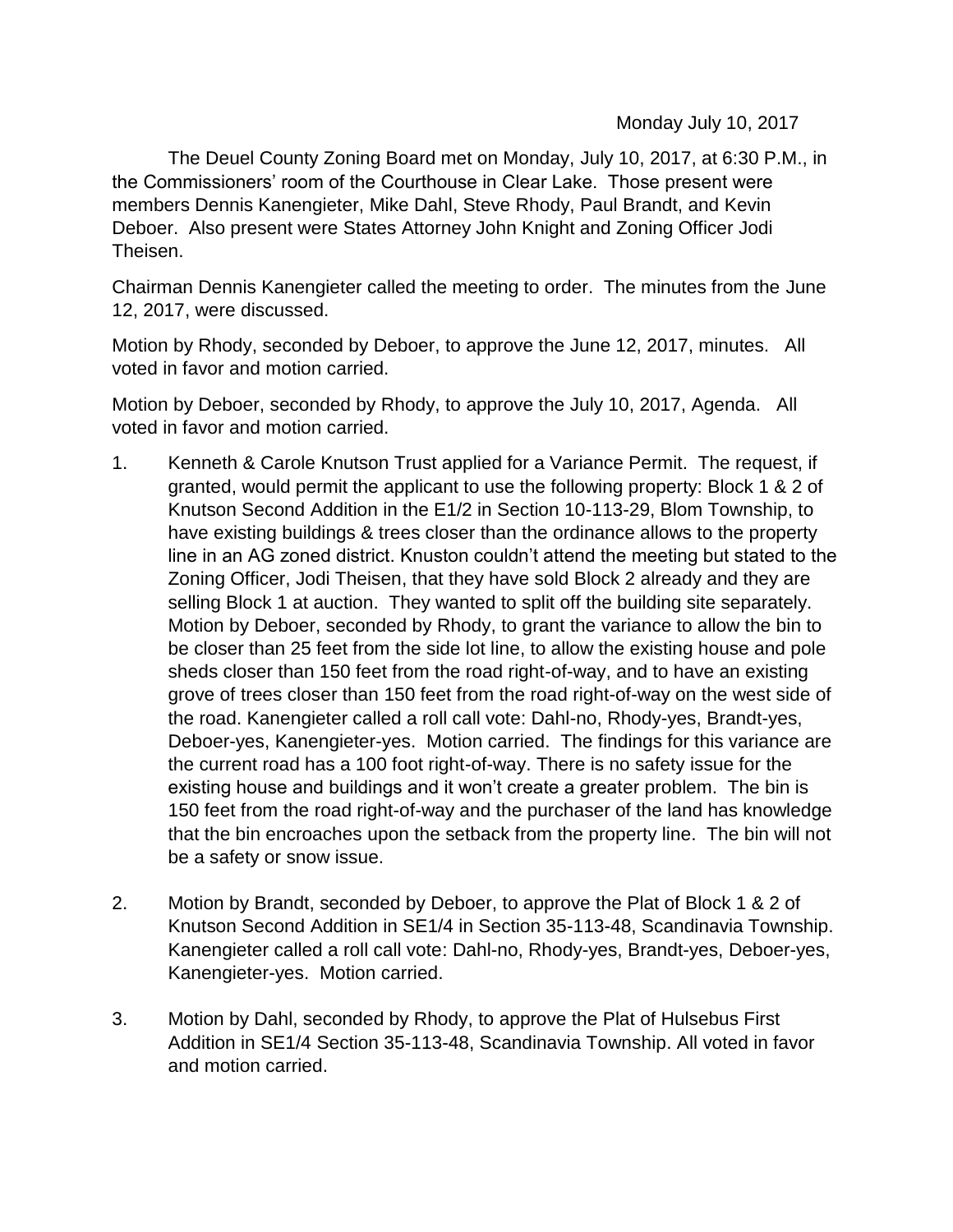- 4. Thomas Harms stated that he has received a letter from the Zoning Board regarding a camper located on Lot 5 Lake Alice Shores. Harms stated he thought the special exception was good for 3 years, not just 2 years. He is planning on building a 1120 sq. ft. house in the spring of 2018. In 2016 Harms installed a sceptic system. The board suggested that Harms apply for a Special Exception permit for a private park for the August 14, 2017 meeting since his camper has been there during the 2017 summer. Then, in the spring of 2018 Harm will apply for a building permit for a permanent structure.
- 5. Leigh Mellendorf applied for a Special Exception and a Variance. The request, if granted, would permit the applicant to use the following property: Replat of Lot Mellendorf 1<sup>st</sup> Addition in Section 15-115-49, Clear Township, to operate an extended home occupation that would consist of an excavation business in existing pole shed and to move in a residence closer to the front and side lots than the ordinance allows in the AG District. Mellendorf purchased some more land from Doug Feten and would like to move an older home on to the property. Mellendorf received letters from all the surrounding property owners giving him permission. Because of the irregularity of the replat the location of the home would not allow him to have a front lot of 150 feet and the house would be closer than 150 feet from the road right-of-way. Motion by Brandt, seconded by Deboer, to grant a Variance to allow the house & garage to be within 10 feet from the road right-of-way set back, within 115 feet from the front yard setback, and 10 feet within the side setback. All voted in favor and motion carried. The findings for this variance are that the lay of the land drops off towards the back of the lot. The location of the plat is in adjacent to Clear Lake City limits and this property has greater setback than the city ordinance.

The Board determined that it is empowered under the section of the ordinance described in the application to grant the special exception and that granting the special exception will not adversely affect the public interest. The Board then made written findings as required by Section 504, subparagraph 5(a-h), of the ordinance. Motion by Brandt, seconded by Dahl, to grant a Special Exception to operate an extended home occupation that would consist of an excavation business in existing pole shed. All voted in favor and motion carried.

a. Entrance to and exit from property and proposed structures thereon with particular reference to automotive and pedestrian safety and convenience, traffic flow and control, and access in case of fire or catastrophe: Applicant has sufficient access to the property and proposed structures and there is no issue with automotive and pedestrian safety and convenience, traffic flow and control or access in case of fire or catastrophe.

b. Off-street parking and loading areas where required, with particular attention to the items in (a) above and the economic, noise, glare, odor or other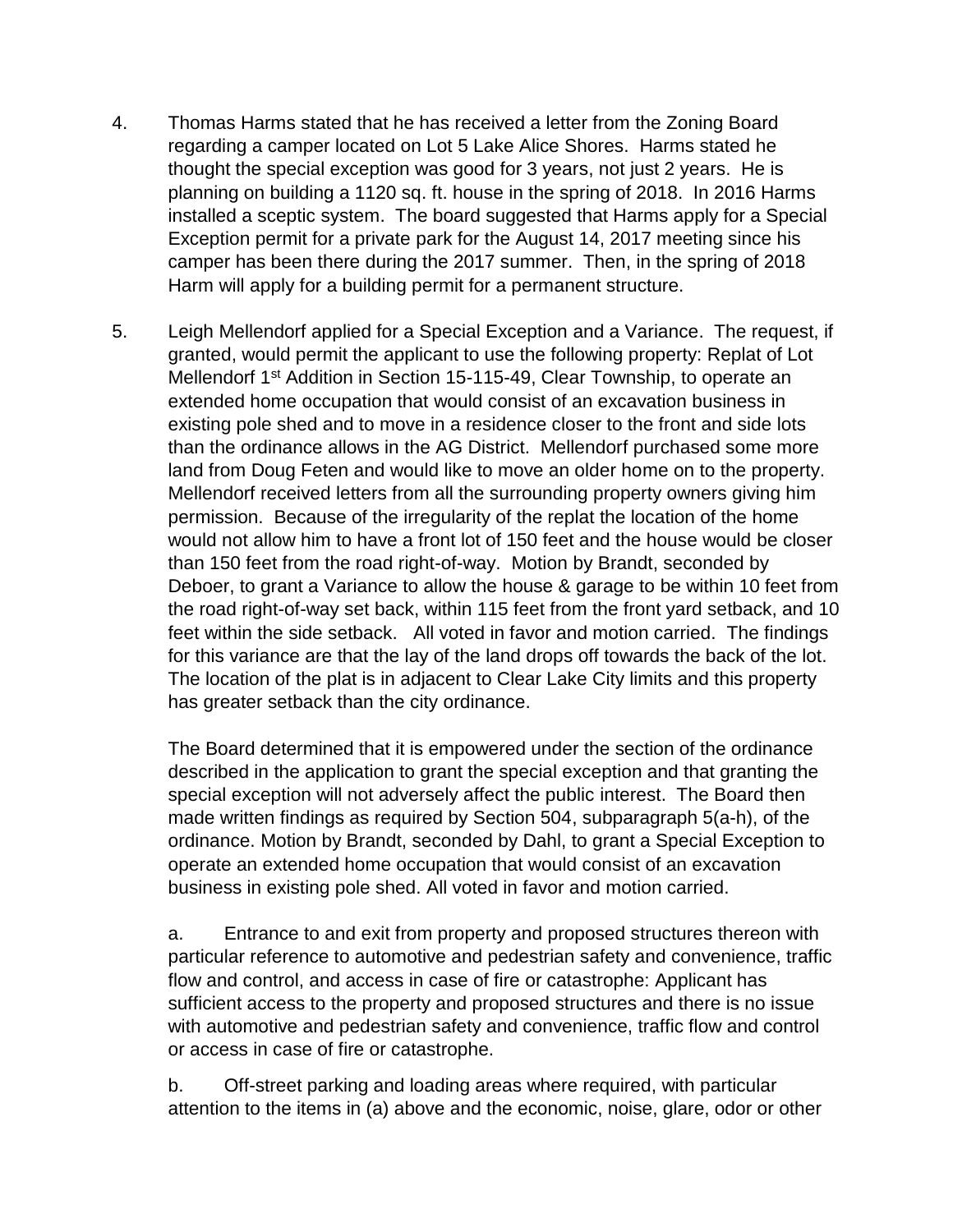effects of the special exception on adjoining properties and properties generally in the district: Applicant has sufficient off-street parking. Loading is not a concern. The special exception will have no or minimal economic, noise, glare, odor or other effects on the adjoining properties or properties generally in the district.

c. Utilities, with reference to locations, availability, and compatibility: Does not apply as all the utilities are underground.

d. Screening and buffering with reference to type, dimensions, and character: Does not apply.

e. Signs, if any, and proposed exterior lighting with reference to glare, traffic safety, economic effect and compatibility and harmony with properties in the district: Applicant will have have one yard light on the shed.

f. Required yards and other open spaces: Applicant has sufficient yard and other open spaces.

g. General compatibility with adjacent properties and other property: The applicant's proposed use is generally compatible with the adjacent properties and other properties in the Ag District.

h. Refuse and service areas, with particular reference to the items in (a) and (b) above: There are no concerns regarding refuse or service areas. Applicant will be getting a dumpster and no trash is stored outside. Applicant has not received any complaints.

- 6. Motion by Deboer, seconded by Rhody to approve the Plat of Lot 1 Mellendorf Second Addition in SW1/4SW1/4 in Section 15-116-49, Clear Lake Township. All voted in favor and motion carried.
- 7. Leroy and Melissa Anderson came and talked to the board about their trees that were destroyed during the June 11, 2017 storm. They stated that some of their trees that were planted next to the road were damaged so they removed them. During the process of removing the trees they noticed that the remaining trees had brown limbs because they were not receiving sun light. The first row of trees are approximately 17 feet from the road right-of-way and the second row of trees are approximately 30 feet from the road right-of-way. The Anderson would like to remove the old trees and plant new ones in the same area. The board stated that they have granted variance for shelterbelts 50 feet from the road right-ofway, but not any closer. They suggested that they could plant some trees 50 feet from the road right-of-way and when they are big enough to provide shelter they could remove the old trees along the road right-of-way. The Anderson stated that they will thin the existing trees out and hopefully they will come back to life.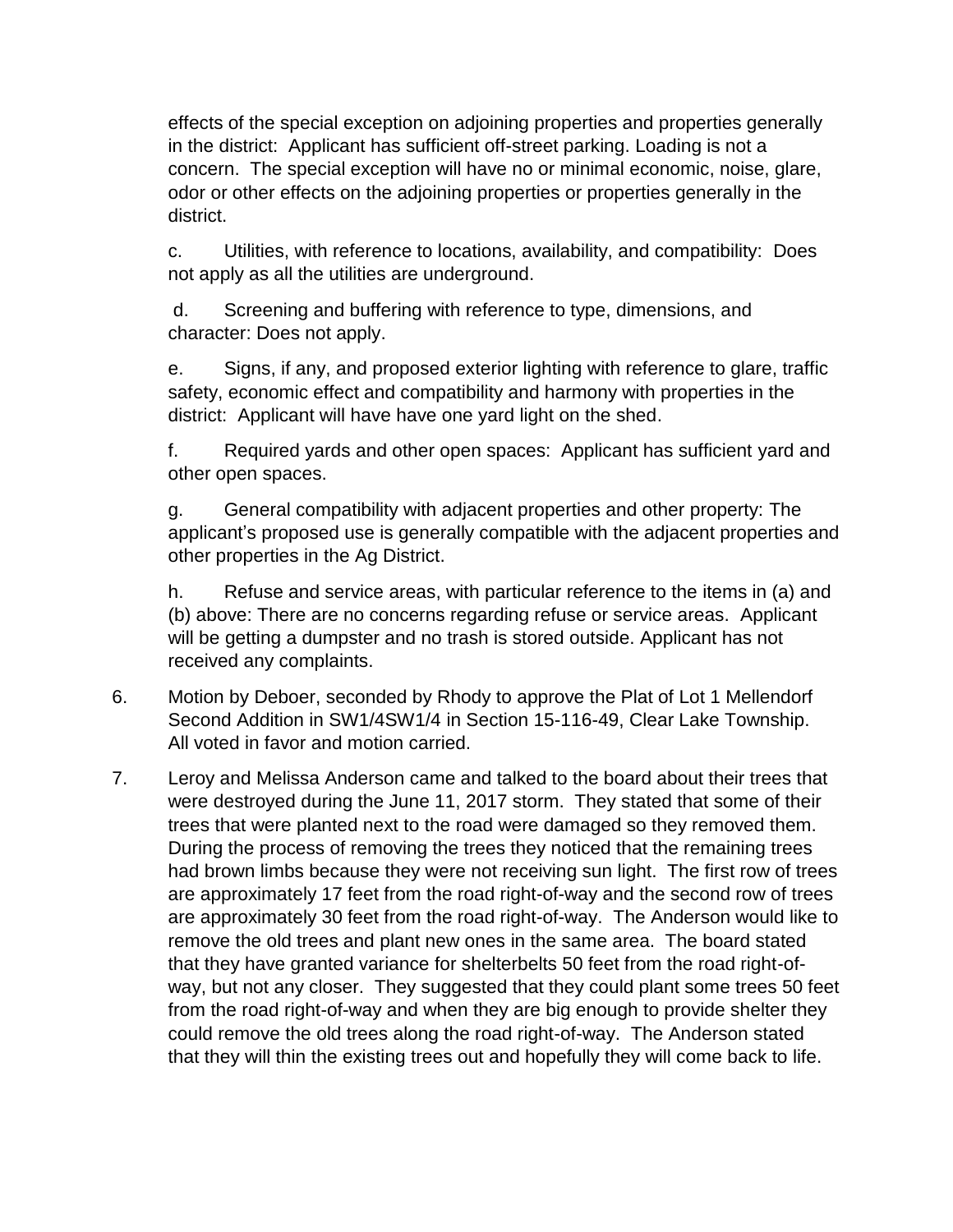- 8. Jogchum Andringa from Wild Rose Dairy came and talked to the board about wind towers and stray voltage and dairies. Andringa stated that he is concerned that there could be wind towers near CAFO's or dairies and that could lead to high mortality rate in the livestock. The board ask if he has any studies about this topic and Andringa stated that there is not a lot of studies about wind towers and this subject. The board stated that the ordinance does not have a setback for wind towers from CAFO's or large dairies. They suggested that when the wind companies apply for the special exception for a wind farm that he could come and state his concerns. They also suggested that he could go and talk to the wind company that has the easements around his dairy and maybe they could discuss where the towers might be located.
- 9. Motion by Rhody, seconded by Dahl, to remove from the table John Homan's application for a Special Exception. The request, if granted, would permit the applicant to use the following property: W1/2 less portion lying north of Railroad in NE1/4NW1/4 Section 32-116-47, Glenwood Township, to build and operate an airplane landing strip for private use in an Ag zoning district. John Homan stated that he has approval from the FAA. James Moore, a lawyer for John Homan, stated that nothing has changed from when they applied for a private landing strip through FAA in April of 2017. Moore stated that the FAA does a search to see if there are any obstructions for the landing strip. Rhody stated that he talked to Jesse Bermel with Avangrid Renewables, and they would work around an airstrip. Rhody stated that he had talked to some crop dusters and they stated that they would like an air strip about ½ from a wind tower. Brandt called the FAA office in Bismarck and talked to Brian Sehuck who stated that the person who owns the private air strip would be responsible to get assurance from the adjacent land owners that there would be unrestricted air rights and not have any obstructions at the end of his strip. Homan stated there are no obstructions at this time. Brandt stated by getting these assurance letters from the neighbors that they wouldn't have any obstructions for the airstrip - for instance, not put a wind tower there. Brandt stated on a safety standard you need 1 foot rise of 20 feet run.

Homan stated that if you are looking at the all the possibilities in the future, how could you as a board grant or approve any permits, and right now there are no wind towers around this property at the time of application.

Molly Smith, a lawyer for Invenergy, stated that in State Statute 50-13-3, the ownership of the space above the lands and waters of this state is declared to be vested in the several owners of the surface beneath, subject to the right of flight described in statute 50-13-4.

Moore stated that air space for taking off and landing is 500 feet above the airstrip and no easement is required.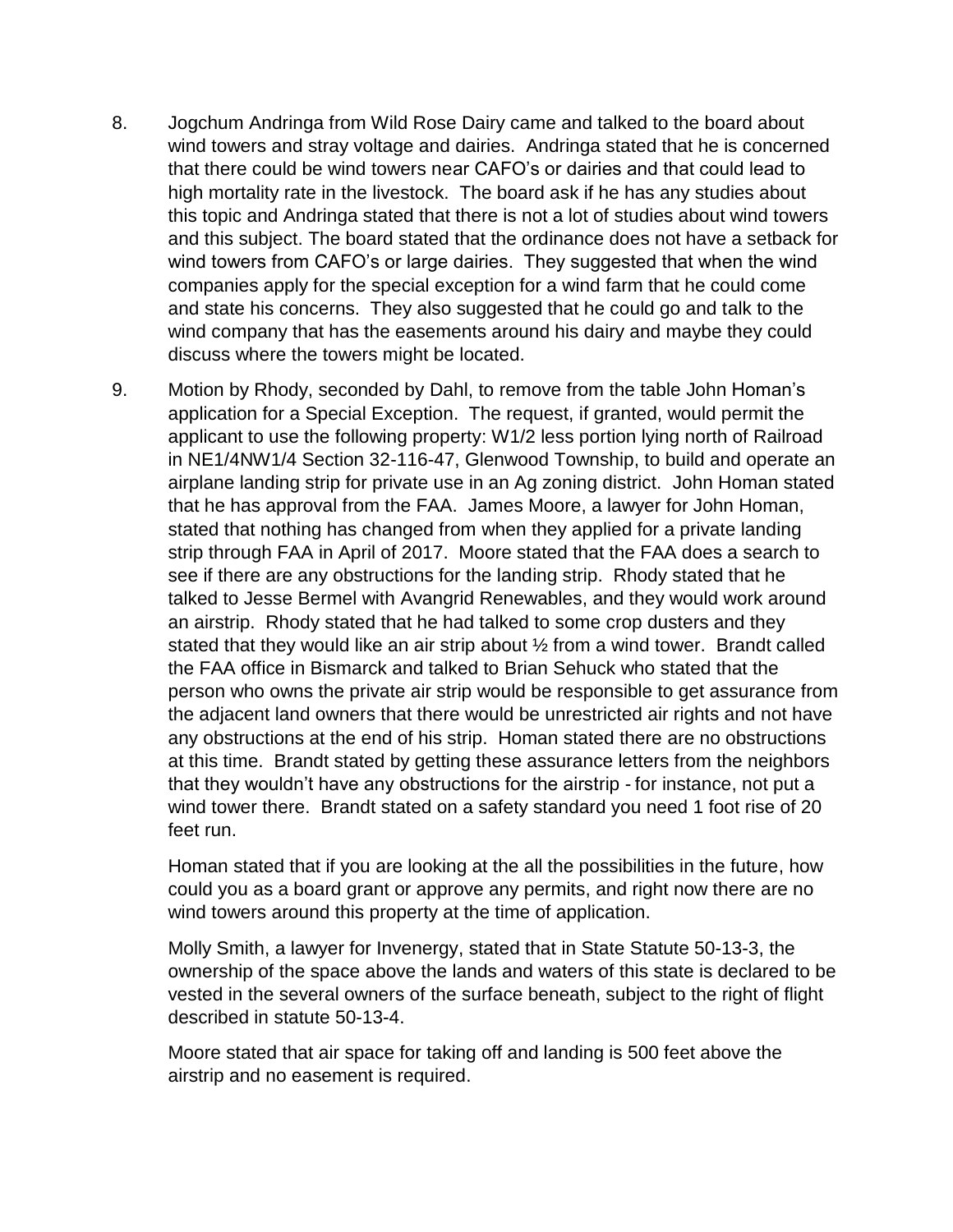Tom Linngren, a lawyer representing Darold Hunt, stated that he was in agreement with Smith about getting a letter from Homan stating that he would not limit or not infringe on the property rights of surrounding property owners.

Homan stated that he is looking for approval of his special exception right now not in future, and for future rights that is all speculation.

Motion by Brandt, seconded by Dahl, to grant a special exception on the condition that the applicant (John Homan) signs a letter of assurance acknowledging that if he needs unrestricted access to the airspace over the neighbor's property, applicant is required to secure those rights from the adjacent property owners to use the following property W1/2 less portion lying north of Railroad in NE1/4NW1/4 Section 32-116-47, Glenwood Township, to build and operate an airplane landing strip for private use in an Ag zoning district.

The Board determined that it is empowered under the section of the ordinance described in the application to grant the special exception and that granting the special exception will not adversely affect the public interest. The Board then made written findings as required by Section 504, subparagraph 5(a-h) of the ordinance.

a. Entrance to and exit from property and proposed structures thereon with particular reference to automotive and pedestrian safety and convenience, traffic flow and control, and access in case of fire or catastrophe: Doesn't apply for automotive.

b. Off-street parking and loading areas where required, with particular attention to the items in (a) above and the economic, noise, glare, odor or other effects of the special exception on adjoining properties and properties generally in the district: Applicant has sufficient parking. Loading is not a concern. The special exception will have no or minimal economic, noise, glare, odor or other effects on the adjoining properties or properties generally in the district.

c. Utilities, with reference to locations, availability, and compatibility: Doesn't apply.

d. Screening and buffering with reference to type, dimensions, and character: Doesn't apply.

e. Signs, if any, and proposed exterior lighting with reference to glare, traffic safety, economic effect and compatibility and harmony with properties in the district: There are no signs or exterior lighting.

f. Required yards and other open spaces: Applicant has sufficient yard and other open spaces.